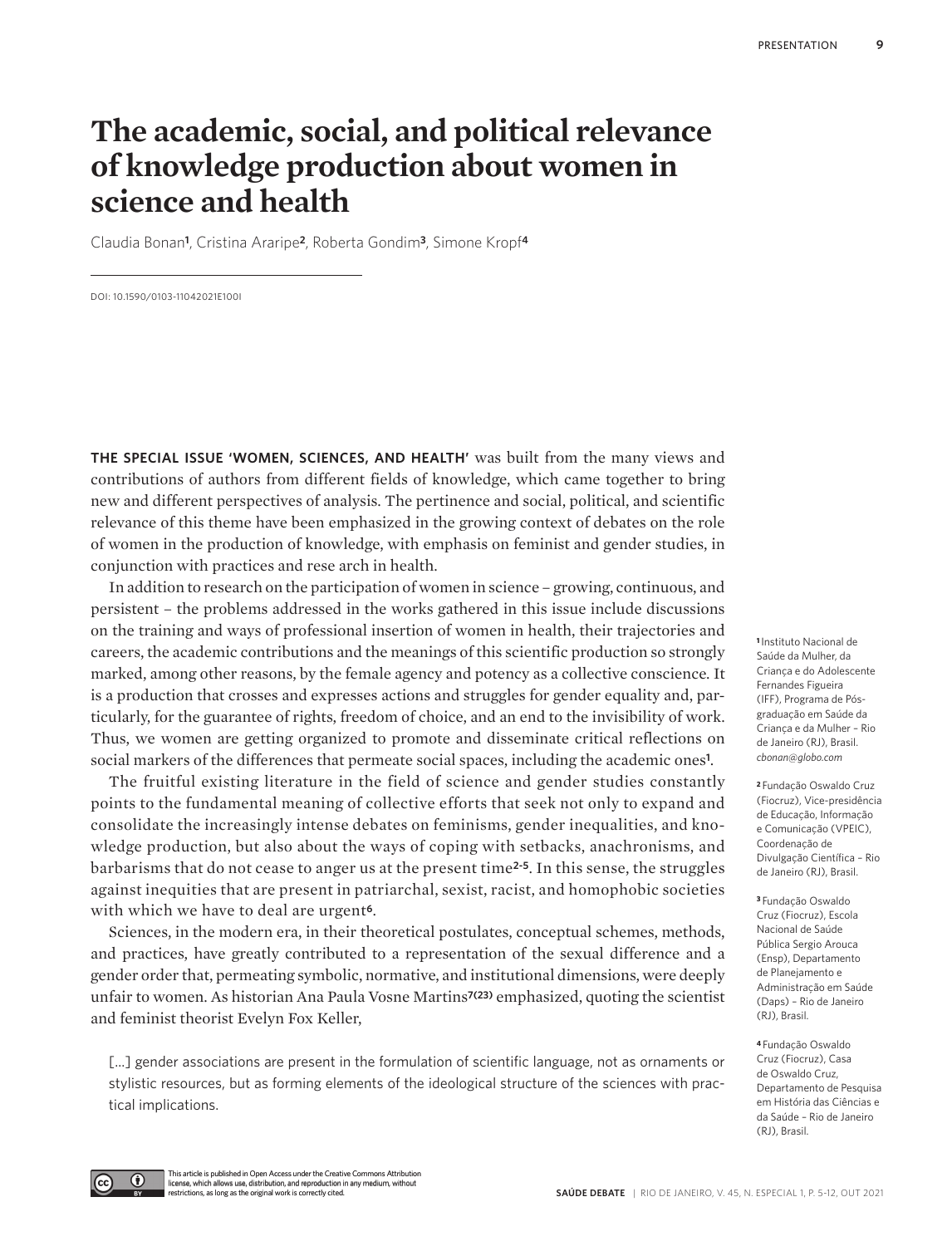Women were not only excluded, subordinated, and/or made invisible, but they were also considered problematic objects of science, which insisted on asking 'what is a woman?', in the search to unveil and control the female body and establish their roles in society.

In contemporaneity, the production of knowledge governed by the canons of modern Eurocentric Western science and operated on the bases of neoliberalism and coloniality has race/color, gender and class. At the intersections of these markers, both the production of political subjects and the definition of those who are legitimated and qualified to be part of the 'scientific' field are disputed, providing the outlines of what is considered valid knowledge, constructed from certain places and world readings. The exclusion of women from knowledge-producing scenarios and agendas has black and indigenous women as one of its main faces, operated by structural racism, characteristic of the matrix of coloniality that defines places in the world.

We cannot fail to stress, therefore, that the strategy of the hegemonic power of treating science with neutrality and objectivity left out numerous contributions; among them, those that pointed to the fact that science is not separated from history, contributing to the reproduction of inequalities in countless layers of oppression and subordination**8-10**.

In this context, giving visibility to women's work in science is a major challenge, which is related to the set of objective conditions for knowledge production. In times of denial and attacks on science and knowledge, it is essential to reinforce the claim of feminist theorists who, for decades, have been stressing that diversity and inclusion are crucial elements for the strengthening of science, both in its social dimension and in its epistemological dimension**11,12**. We hope that the works gathered here, in their plurality, reinforce that perspective, which is essential for us to think about the challenges posed to science, to health, and to society.

By increasing the visibility of women's work in science, we highlight aspects linked to the struggles and forms of insertion in the field of health. Likewise, we seek to emphasize dialogue and the sharing of experiences with a view to enhancing other agendas and epistemologies in the production of knowledge and practices from the place and view of women as agents of transformation. The growing presence and protagonism of women in science has produced effects on the epistemological bases, scientific praxis and its hierarchies, which the works gathered here express, to a large extent, through critical reflections that cover theoretical, political, and social issues of great amplitude and breadth. In a world of political and social effervescence, the themes dealt with here have, at the same time, a strategic sense that reinforces the importance of research in the field, but which, to fundamentally, also shows us the long path to achieving a social and scientific place for women.

It is precisely on this path, marked by resistance and struggles, that we have seen stories of women in science. Women who broke barriers and who stood out as producers of knowledge; among them, pioneering Brazilian scientists, such as Bertha Lutz (biologist), Nise da Silveira (physician), Elza Furtado Gomide (physicist), Graziela Maciel Barroso (botany), Luiza Bairros (social scientist), Beatriz do Nascimento (historian), Lélia Gonzalez (historian, philosopher and anthropologist), Virgínia Bicudo (psychoanalyst), and many others. These women scientists have paved the way for generations to come – and, in current times, their presence and contribution have been increasingly relevant and inspiring.

The works presented in this special issue encompass both reflections and critical approaches to the categories, epistemologies, and practices that shape scientific activity, as well as analysis of the place of women in the field of science. We are talking about the trajectories of women in different fields; the leading role of black, trans, indigenous, transvestite, young, lesbian, and peripheral women in knowledge production scenarios; the insertion and critical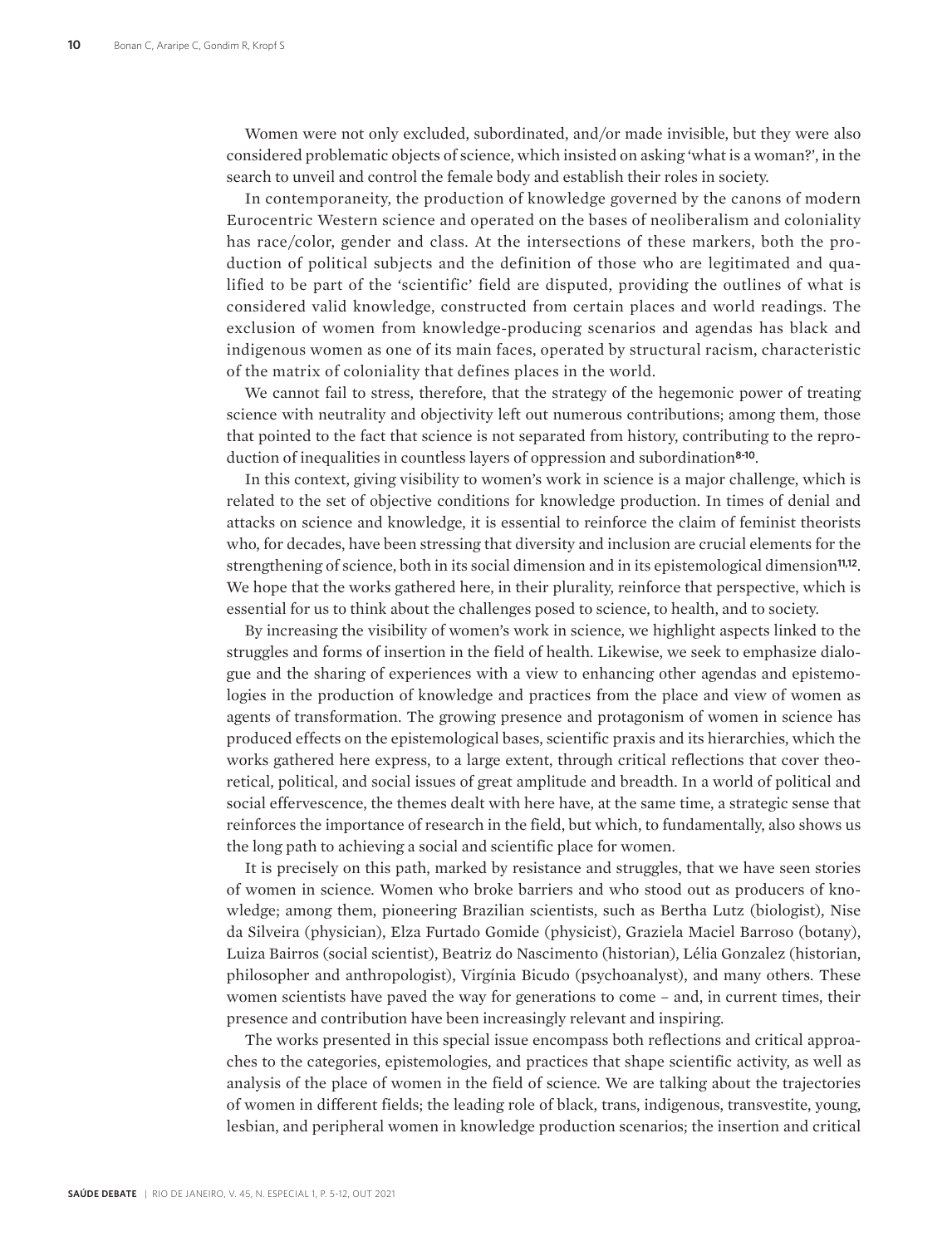and creative formulation of researchers, health professionals, writers, and many other professions in several fields. All of this in an effort to revisit, reframe, and transform the field of science, and, why not say, of life in common.

The preparation of this 'Saúde em Debate' was, as well as all academic activities and life in general, crossed by the emergence of Covid-19. Diseases are at once biological, cultural, and social phenomena. They are 'framed' by various elements of society and, at the same time, constitute 'frames' for social life**13**. Covid-19 further intensifies the academic, social, and political relevance of the production of knowledge about women in science and health, whether because of its performance in these areas that are so central to fighting the pandemic, or because of the explicitness of the deep structural inequalities that the disease unveils and deepens.

May this issue be a tribute to women who, in so many dimensions and in so many places, face this dramatic experience of this still short 21st century.

## **Collaborators**

Bonan C (0000-0001-8695-6828)\*, Araripe C (0000-0002-1300-1008)\*, Gondim R (0000- 0001-8408-6427)\* and Kropf S (0000-0002-9005-7160)\* have equally contributed to the elaboration of the manuscript.  $\blacksquare$ 

> \*Orcid (Open Researcher and Contributor ID).